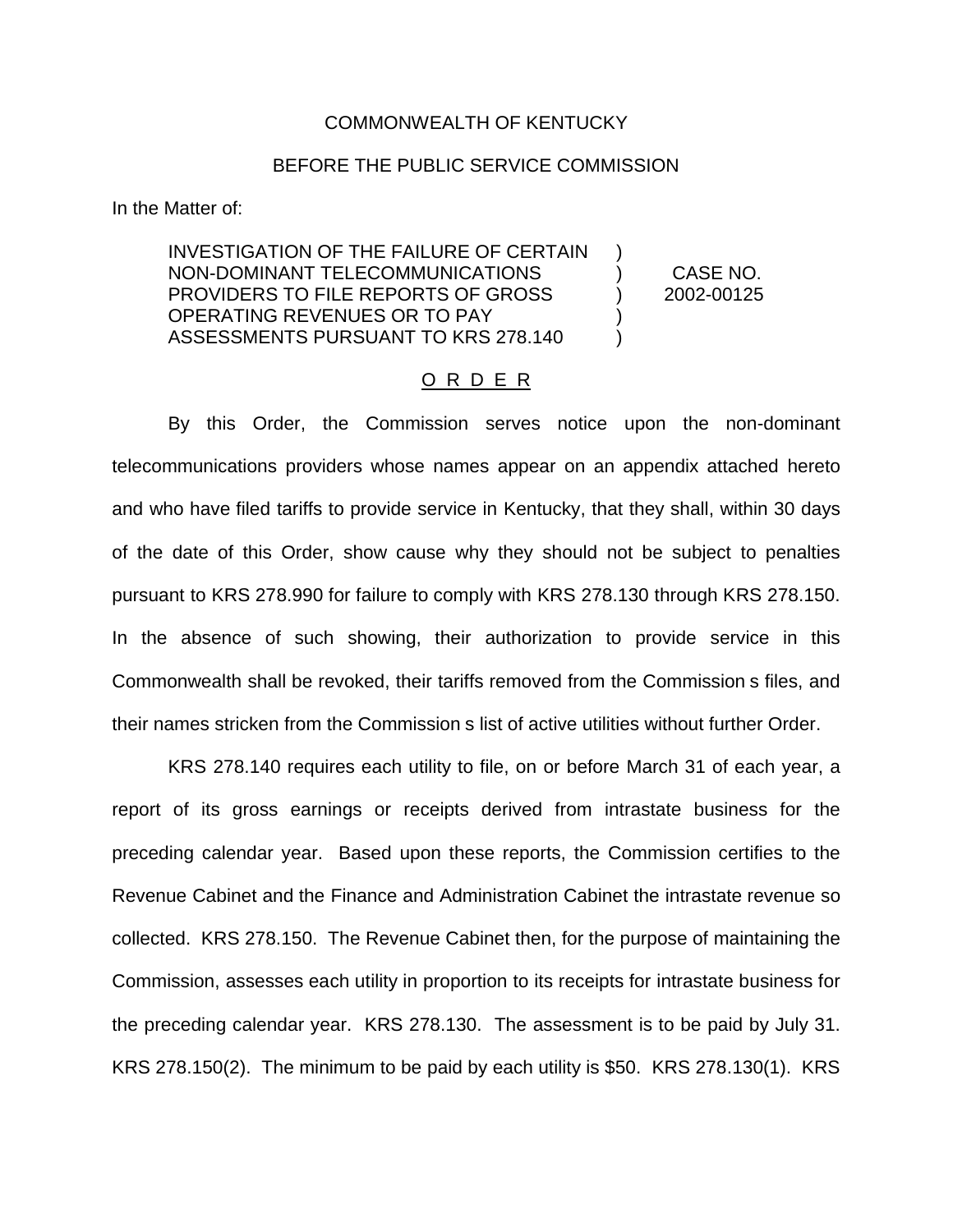278.990(3) provides for penalties for failure to pay an assessment pursuant to the foregoing statutes.

It is not clear that the carriers listed in the appendix to this Order are actively providing service in this Commonwealth. Nevertheless, they remain obligated to submit their reports of gross earnings and to pay their assessments for the periods shown. Accordingly, they are subject to the penalties enumerated in KRS 278.990(3). However, it appears that pursuit of the assessments and penalties provided for by KRS Chapter 278 would consume more of the Commission s limited resources than would be warranted.<sup>1</sup>

Telecommunications is increasingly competitive, and regulatory oversight over such carriers is minimal. Pursuant to KRS 278.512, this Commission no longer issues a certificate for initial operations of non-dominant telecommunications carriers.<sup>2</sup> Each such carrier simply files a tariff with the Commission, supplies necessary information regarding its corporate structure, and provides the name and address of its contact person for regulatory purposes. $3$  Few such carriers maintain an office in Kentucky.

 $1$  On the assumption that the carriers listed in the appendix are not actively providing service in this state, for the purposes of this Order, the carriers' assessments for each delinquent period are estimated to be \$50, the minimum amount allowed by law.

 $2$  See Administrative Case No. 359, Exemptions for Interexchange Carriers, Long-Distance Resellers, Operator Service Providers and Customer-Owned, Coin-Operated Telephones (Order dated June 21, 1966); Administrative Case No. 370, Exemptions for Providers of Local Exchange Service Other Than Incumbent Local Exchange Carriers (Order dated January 8, 1998).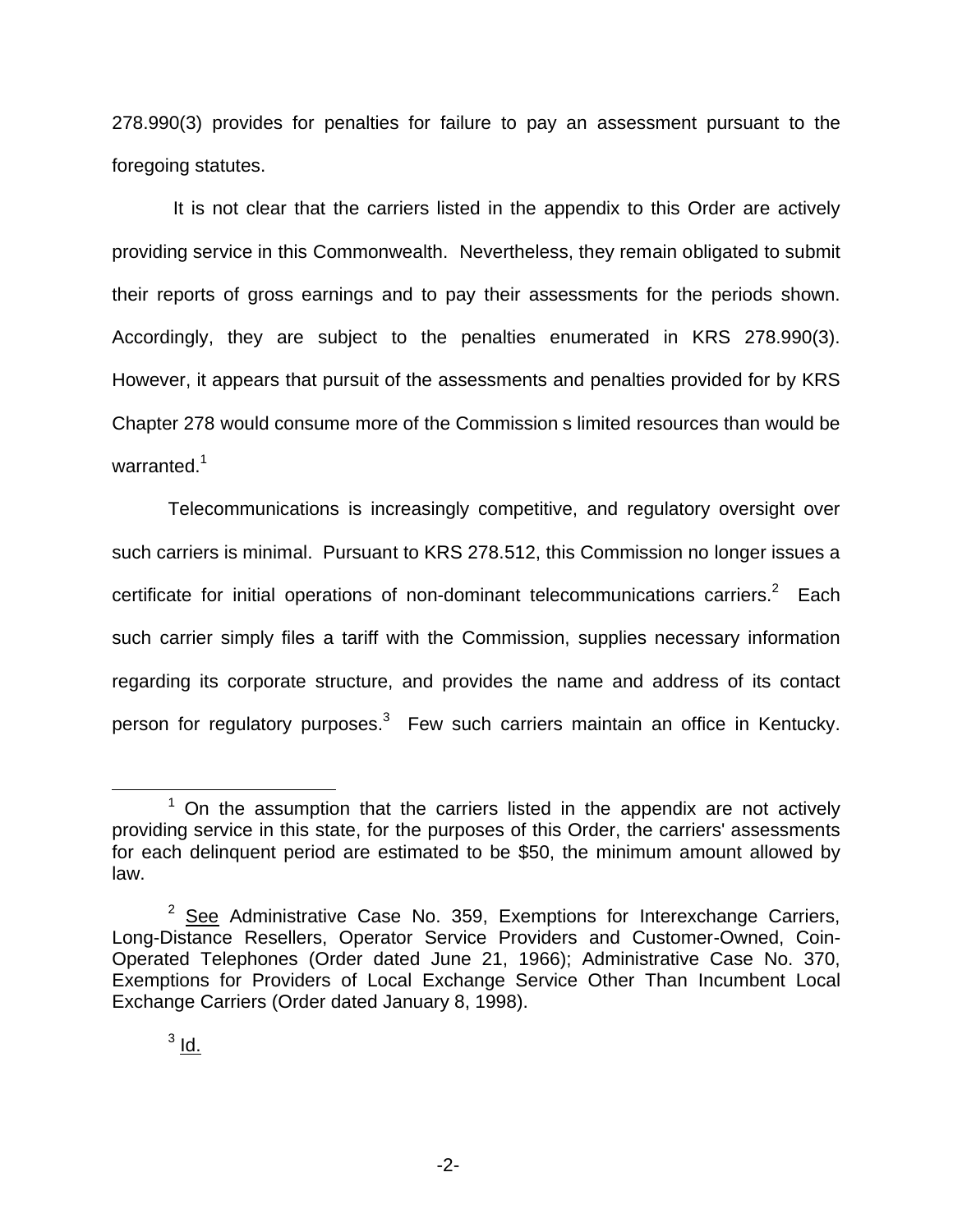Nevertheless, as utilities with tariffs in this state, the carriers are responsible for complying with applicable statutory and regulatory requirements, including KRS 278.130, KRS 278.140, and KRS 278.150.

Based on the foregoing, the Commission concludes that the public interest would be best served by sending this Order, by registered mail, to the regulatory contact person submitted pursuant to 807 KAR 5:003 by each of the utilities listed in the appendix, putting each such utility on notice that it shall show cause to this Commission within 30 days of the date of this Order why it should not be subject to the penalties prescribed in KRS 278.990 for failure to comply with the statutes cited herein. The tariff of any utility failing to respond to this Order shall be removed from the Commission s files and its name stricken from the Commission s list of active utilities. A utility choosing not to respond to this Order shall immediately notify any customers it currently serves that the utility no longer provides service in Kentucky and that the customer must obtain service from another carrier.

Should any utility whose tariff is stricken under the terms of this Order later wish to file a tariff to provide service in this Commonwealth, it shall file a report of its gross operating revenues for each delinquent period shown in the appendix, and the assessments and penalties for its failure to comply with KRS 278.130, KRS 278.140, and KRS 278.150, together with accrued interest at the statutory rate of 6 percent, shall be payable prior to the institution of service.

-3-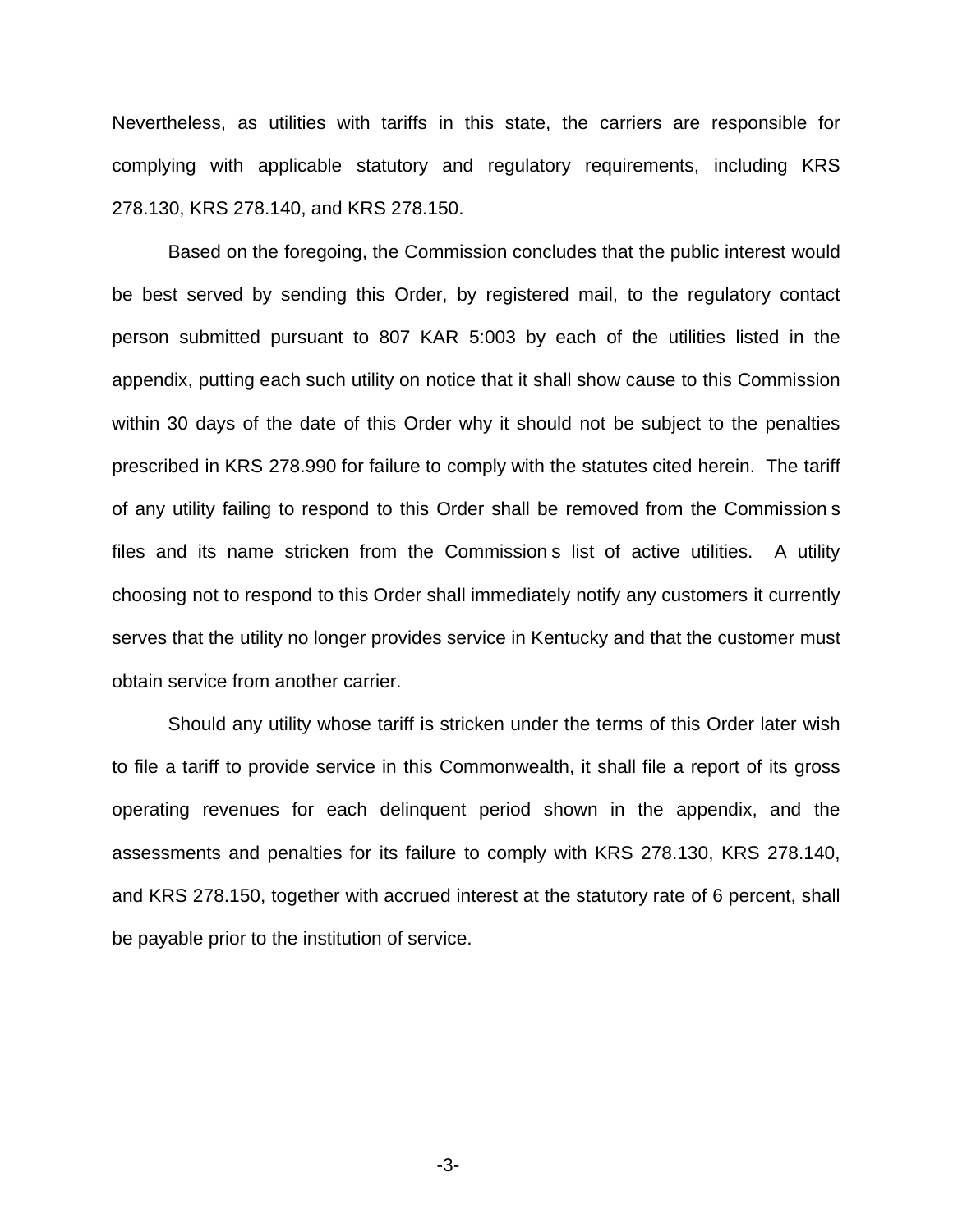IT IS SO ORDERED.

Done at Frankfort, Kentucky, this 21<sup>st</sup> day of May, 2002.

By the Commission

ATTEST:

Deputy Executive Director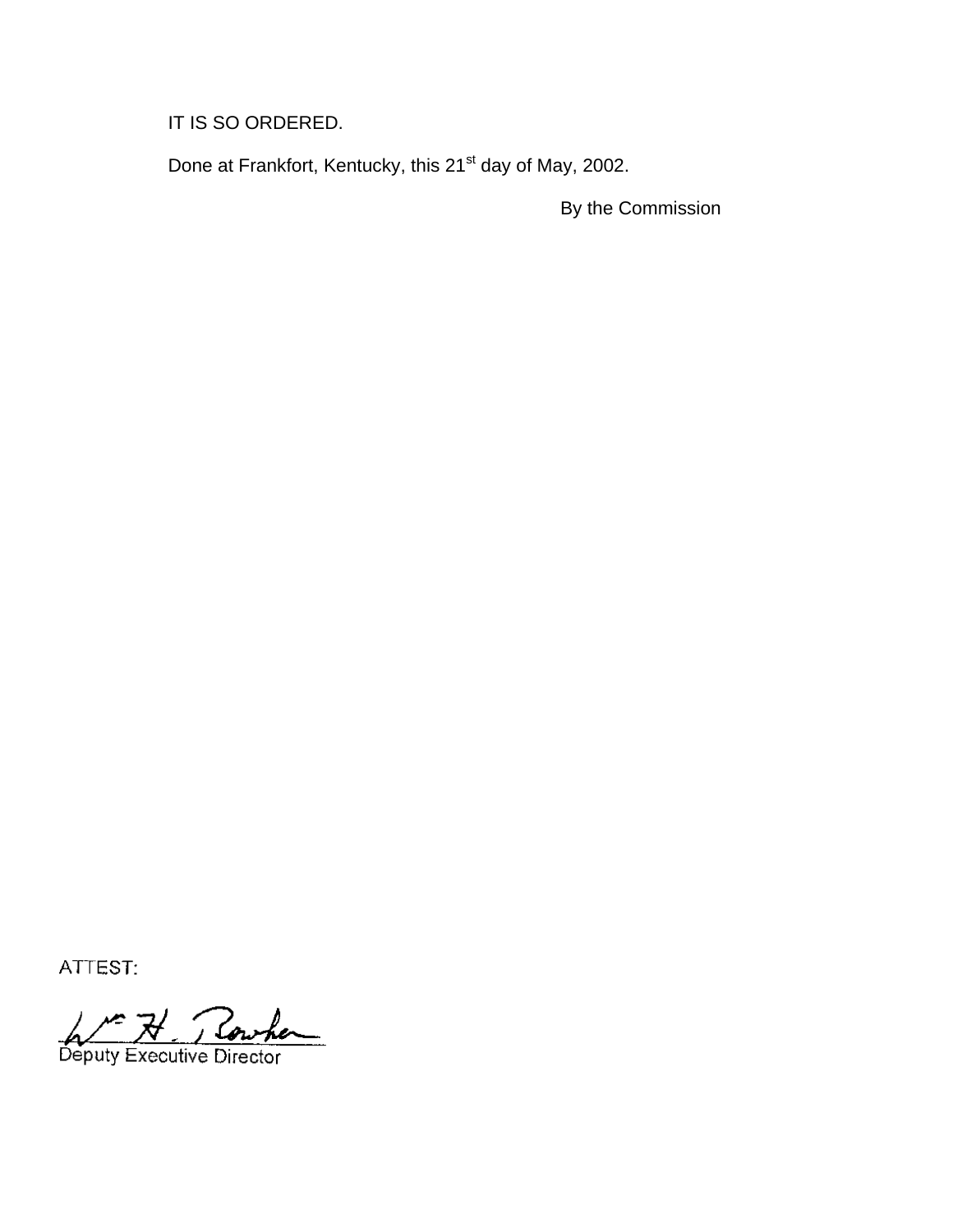## **APPENDIX**

APPENDIX TO AN ORDER OF THE KENTUCKY PUBLIC SERVICE COMMISSION IN CASE NO. 2002-00125

DATED May 21, 2002.

i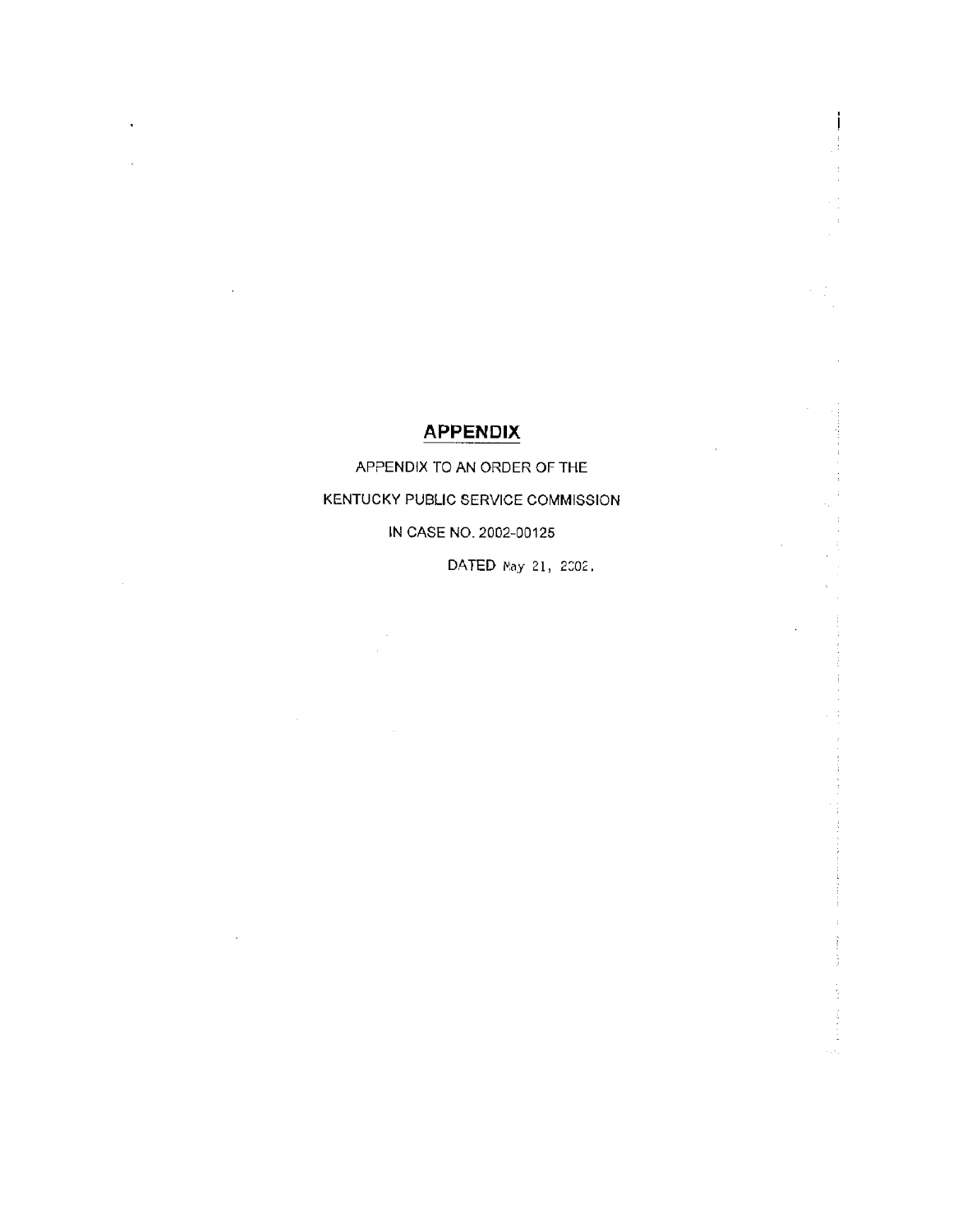Non-Dominant Telecom Utilities with Delinquent Assessments

# as of 1/31/2002

| Utility Name                         | Statement # | <b>D Number</b> | Period Start | Period End              | Assessment  |
|--------------------------------------|-------------|-----------------|--------------|-------------------------|-------------|
| 360Networks (USA) Inc.               | 101933096   | 22250507        | 7/1/01       | 6/30/02                 | \$50.00     |
| 360Networks Kentucky Inc.            | 101933099   | 22250589        | 7/1/01       | 6/30/02                 | \$50.00     |
| ACC National LD dba ACC Telecom Inc. | 101294308   | 05128800        | 7/1/99       | 6/30/00                 | \$50.00     |
| ACC National LD dba ACC Telecom Inc. | 101559331   | 05128800        | 7/1/00       | 6/30/01                 | \$50.00     |
| ACC National LD dba ACC Telecom Inc. | 101933103   | 05128800        | 11101        | 6/30/02                 | \$50.00     |
| Actel Integrated                     | 01933173    | 05153900        | 7/1/01       | 6/30/02                 | \$50.00     |
| Aero Communications                  | 101934607   | 05052000        | 7/1/01       | 6/30/02                 | \$50.00     |
| Alliance Network Inc                 | 01559409    | 05147100        | 7/1/00       | 6/30/01                 | \$50.00     |
| Alliance Network Inc                 | 101933198   | 05147100        | 7/1/01       | 6/30/02                 | \$50.00     |
| America Net Inc.                     | 101559417   | 05145700        | 7/1/00       | 6/30/01                 | \$50.00     |
| America One Communications Inc       | 101933209   | 05144000        | 7/1/01       | 6/30/02                 | \$50.00     |
| American Cyber Corporation           | 101559424   | 05111400        | 7/1/00       | 6/30/01                 | \$50.00     |
| American Long Lines Inc.             | 101559426   | 05127500        | 7/1/00       | 6/30/01                 | \$50.00     |
| American Nortel Communications       | 01559428    | 05138500        | 7/1/00       | 6/30/01                 | \$50.00     |
| American Telesource Infl Inc.        | 01933234    | 05111100        | 7/1/01       | 6/30/02                 | \$50.00     |
| Atlas Communications LTD             | 101933250   | 05115300        | 7/1/01       | 6/30/02                 | \$50.00     |
| <b>BCGI Communications Corp</b>      | 101933255   | 05150300        | 7/1/01       | 6/30/02                 | \$50.00     |
| Big Planet Inc                       | 01933267    | 05139300        | 7/1/01       | 6/30/02                 | \$50.00     |
| Blue Shift Telecom Inc               | 101933287   | 05117300        | 7/1/01       | 6/30/02                 | \$50.00     |
| Bluestar Communications Inc.         | 101934666   | 05020700        | 11701        | 6/30/02                 | \$50.00     |
| Cash Back Rebates LD.com Inc         | 101933363   | 05121300        | 7/1/01       | 6/30/02                 | \$50.00     |
| Cat Communications                   | 101934682   | 05050590        | 7/1/01       | 6/30/02                 | \$50.00     |
| CCCKY Inc dua Connect                | 101934685   | 05050090        | 7/1/01       | G/30/02                 | \$50.00     |
| Chapel Services Inc                  | 101934711   | 05050300        | 7/1/01       | 6/30/02                 | \$50.00     |
| Clear Call Telecom LLC               | 101933417   | 05156100        | 7/1/01       | 6/30/02                 | \$50.00     |
| Columbia Telecommunications          | 01565144    | 05146600        | 7/1/00       | 6/30/01                 | \$50.00     |
| Columbia Telecommunications          | 101933428   | 05146600        | 7/1/01       | 6/30/02                 | \$50.00     |
| Columbus Catalog Sales               | 101558564   | 05019100        | 771/00       | 6/30/01                 | \$50.00     |
| Columbus Catalog Sales               | 01934718    | 05019100        | 7/1/01       | 6/30/02                 | \$50.00     |
| Monday, May 13, 2002                 |             |                 |              | $\ddot{\ddot{\ }}$<br>1 | Page 1 of 4 |

:<br>استخدام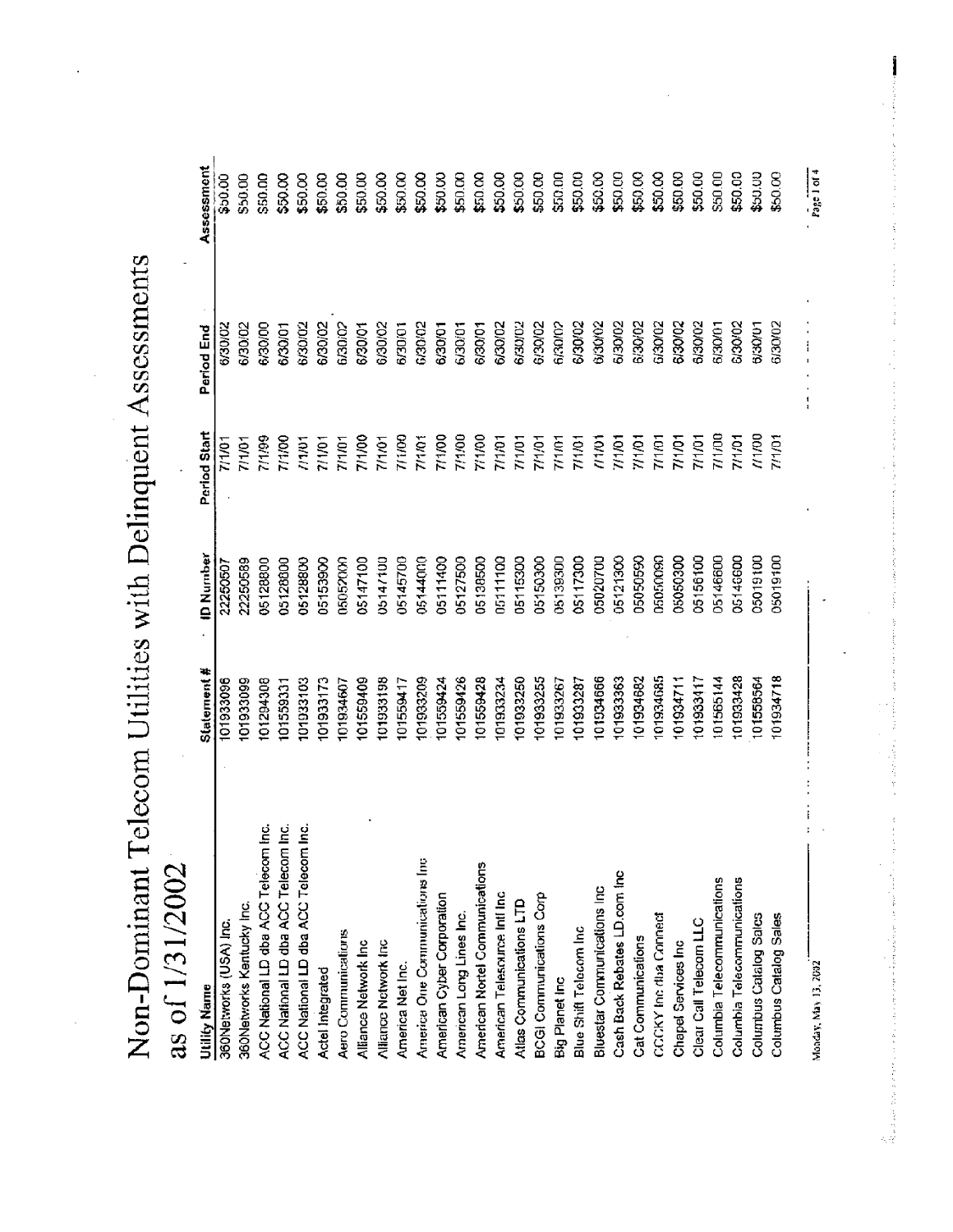Non-Dominant Telecom Utilities with Delinquent Assessments

# as of 1/31/2002

| <b>Utility Name</b>                | Statement # | <b>ID Number</b> | Period Start  | Period End | Assessment  |
|------------------------------------|-------------|------------------|---------------|------------|-------------|
| Conilech 21 LLC                    | 101933433   | 05154600         | 7/1/01        | 6/30/02    | \$50.00     |
| Connect! LD Inc                    | 101933483   | 05149300         | 77701         | 6/30/02    | \$50.00     |
| Consolidated Billing Provider      | 01294495    | 06141800         | <b>66/L/L</b> | 6/30/00    | \$50.00     |
| Corporate Services Telecom Inc.    | 101565193   | 05123000         | 7/1/00        | 6/30/01    | \$50.00     |
| Corporate Services Telecom Inc.    | 101933501   | 05123000         | 7/1/01        | 6/30/02    | \$50.00     |
| Delta Phones Inc.                  | 101933517   | 22205237         | 7/1/01        | 6/30/02    | \$50.00     |
| Dial-Thru, Inc fka RDST, Inc.      | 101934843   | 05146400         | 7/1/01        | 6/30/02    | \$50.00     |
| Direct Communications Corp         | 101933533   | 05152800         | 7/1/01        | 6/30/02    | \$50.00     |
| DV2 hc                             | 101934768   | 05052350         | 7/1/01        | 6/30/02    | \$50.00     |
| e-Tel LLC                          | 101935172   | 22205252         | 7/1/01        | 6/30/02    | \$50.00     |
| Frbia Network Inc                  | 101935177   | 05145500         | 7/1/01        | 6/30/02    | \$50.00     |
| ezTel Network Services LLC         | 01935178    | 05150500         | 7/1/01        | 6/30/02    | \$50.00     |
| Go Solo Technologies Inc           | 101933745   | 05155500         | 7/1/01        | 6/30/02    | \$50.00     |
| <b>GST Net Inc</b>                 | 101933707   | 00608130         | 7/1/01        | 6/30/02    | \$50.00     |
| <b>Health Liability Management</b> | 101933760   | 05118100         | 7/1/01        | 6/30/02    | \$50.00     |
| Idcaldial Corporation Inc.         | 101565359   | 05112800         | 7/1/00        | 6/30/01    | \$50.00     |
| Idealdial Corporation Inc.         | 101933805   | 05112800         | 7/1/01        | 6/30/02    | \$50.00     |
| IDS Telerom LLC                    | 101933788   | 22205209         | 771/01        | 6/30/02    | \$50.00     |
| Inconnet Communication Corp        | 101294642   | 05110100         | 7/1/99        | 6/30/00    | \$50.00     |
| Intelcom Inc                       | 101933812   | 05146100         | 7/1/01        | 6/30/02    | \$50.00     |
| International Exchange             | 101933832   | 05144300         | 111/11        | 6/30/02    | \$50.00     |
| <b>PVoice Communications Inc</b>   | 101933797   | 05154500         | 7/1/01        | 6/30/02    | \$50.00     |
| Jilapuhn Inc                       | 101934836   | 05050390         | 711/01        | 6/30/02    | \$50.00     |
| JirehCom Inc                       | 101933841   | 05152500         | 7/1/01        | 6/30/02    | \$50.00     |
| LD Exchange.com Inc                | 101933903   | 05153500         | 7/1/01        | 6/30/02    | \$50.00     |
| Legends Communications Inc.        | 01565427    | 05144100         | 7/1/00        | 6/30/01    | \$50.00     |
| Legends Communications Inc.        | 101933921   | 05144100         | 71/01         | 6/30/02    | \$50.00     |
| Local Business Billing Inc.        | 101565447   | 05148800         | 7/1/00        | 6/30/01    | \$50.00     |
| Local Business Billing Inc.        | 101933928   | 05148800         | 1/1/01        | 6/30/02    | \$50.00     |
| Monday, May 13, 2002               |             |                  |               |            | Page 2 of 4 |

Page 2 of 4

 $\frac{1}{2}$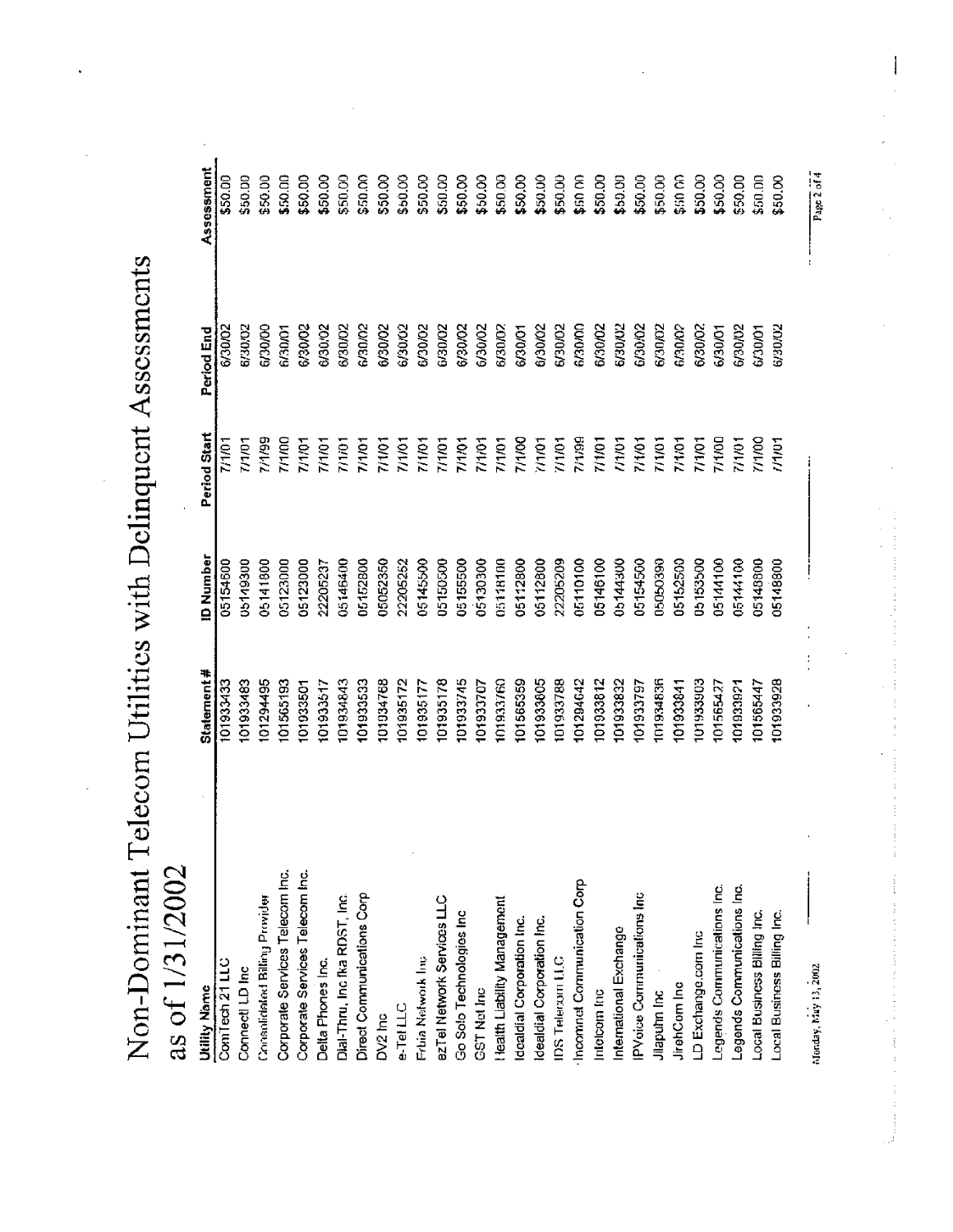Non-Dominant Telecom Utilities with Delinquent Assessments

# as of 1/31/2002

| <b>Utility Name</b>            | Statement # | <b>ID Number</b> | Period Start | Period End | Assessment |
|--------------------------------|-------------|------------------|--------------|------------|------------|
| Logix Communications Corp      | 10193395/   | 05140200         | 11/01        | 6/30/02    | \$50.00    |
| Long Distance America Inc.     | 01933963    | 05142300         | 7/1/01       | 6/30/02    | \$50.00    |
| Long Distance of Michigan Inc  | 101933978   | 05131600         | 7/1/01       | 6/30/02    | \$50.00    |
| Long Distance Services Inc.    | 01565459    | 05108000         | 00/1/        | 6/30/01    | \$50.00    |
| Long Distance Services Inc.    | 101933967   | 06108000         | 7/1/01       | 6/30/02    | \$50.00    |
| Nustar Telephone Company       | 101558656   | 05003300         | 7/1/00       | 6/30/01    | \$50.00    |
| O1 Communications of KY LLC    | 101934949   | 05051060         | 7/1/01       | 6/30/02    | \$50.00    |
| Paramount Int'l                | 101934783   | 05150000         | 7/1/01       | 6/30/02    | \$50.00    |
| Pigrim Tolophone Inc.          | 101297062   | 05300400         | 7/1/99       | 6/30/00    | \$50.00    |
| QAI Incorporated               | 01934834    | 05114500         | 7/1/01       | 6/30/02    | \$50.00    |
| Rocky Mountain Broadband/CNS   | 101567038   | 05137500         | 7/1/00       | 6/30/01    | \$50.00    |
| Rocky Mountain Broadband/CNS   | 101934848   | 05137500         | 7/1/01       | 6/30/02    | \$50.00    |
| Satlink 3000 Inc.              | 101567050   | 05142600         | 7/1/00       | 6/30/01    | \$50.00    |
| Satlink 3000 Inc.              | 101934866   | 05142600         | 7/1/01       | 6/30/02    | \$50 00    |
| ServiSense.com Inc             | 101934998   | 05051850         | 7/1/01       | 6/30/02    | \$50.00    |
| Special Accounts Billing Group | 101567060   | 05142000         | 7/1/00       | 6/30/01    | \$50.00    |
| Special Accounts Billing Group | 101567060   | 05142000         | 7/1/01       | 6/30/02    | \$50.00    |
| ST Long Distance Inc.          | 01934860    | 05137800         | 7/1/01       | 6/30/02    | \$50.00    |
| <b>TCG Ohio</b>                | 101935025   | 05200800         | 7/1/01       | 6/30/02    | \$50.00    |
| Telecom Resources Inc.         | 101935008   | 05138000         | 11/10        | 6/30/02    | \$50.00    |
| Telera Communications Inc.     | 101935020   | 22205210         | 11/01        | 6/30/02    | \$50.00    |
| Toligent Inc.                  | 101295243   | 05135600         | 7/1/99       | 6/30/00    | \$50.00    |
| Teligent Inc.                  | 101935024   | 05135600         | 7/1/01       | 6/30/02    | \$50.00    |
| The Free Network LLC           | 101935035   | 05144200         | 7/1/01       | 6/30/02    | \$50.00    |
| TotalAxcess.com Inc            | 101935062   | 05150900         | 71/01        | 3/30/02    | \$50.00    |
| Translar Communications I C    | 01558733    | 05018600         | 71/00        | 6/30/01    | \$50.00    |
| Transtar Communications LC     | 101935054   | 05018600         | 711/01       | 6/30/02    | \$50.00    |
| Twister Communications Network | 01568709    | 00114/400        | <b>00/L/</b> | 6/30/01    | \$50.00    |
| Twister Communications Network | 101935075   | 05147400         | 7/1/01       | 6/30/02    | \$50.00    |
|                                |             |                  |              |            |            |

Page 3 of 4

Ï

Monday, May 13, 2002